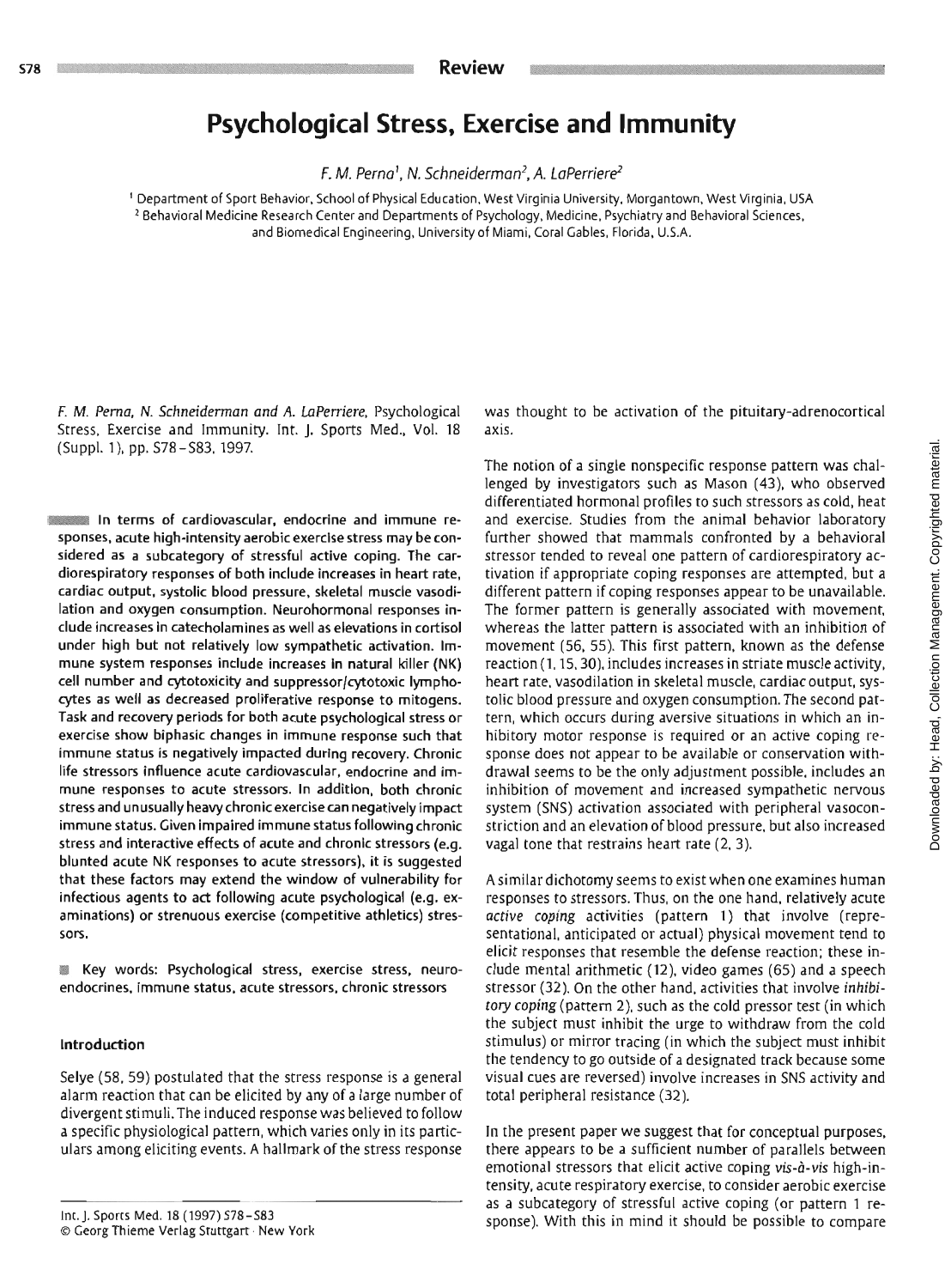acute stressor-endocrine-immune interactions between aerobic exercise and other active coping responses in order to distinguish contributions made by central command as opposed to those associated with autoregulatory processes. We also suggest that by examining potential interactions between the demands of acute stressors that elicit pattern 1 responses and responses to chronic stressors, some of which possibly involve conservation withdrawal (pattern 2), it may be possible to gain insights into the stressor-endocrine-immune interactions that may influence infectious disease processes.

#### Endocrine-Immune Interaction

Both pattern 1 and pattern 2 responses are associated with SNS activation (44). Norepinephrine (NE) is reIeased by postganglionic sympathetic neurons, whereas epinephrine (E) is the primary hormone released by the adrenal medulla. Depending upon the intensity, duration and other characteristics of the stressor, the hypothalamic-pituitary-adrenocortical system (HPAC) may also become engaged. Activation of the HPAC system is associated with release of corticotropin releasing hormone (CRH) from the hypothalamus, adrenocorticotropic hormone (ACTH) from the pituitary and cortisol from the adrenal cortex.

The hormones of the HPAC and sympathoadrenomedullary (SAM) systems are known to influence the immune system. Thus, CRH can inhibit natural killer cell cytotoxicity (NKCC)  $(52)$ ; ACTH impairs the responsiveness of T-lymphocytes to antigenic (CD3 antibody) and mitogenic stimuli such as concanavalin A (ConA) **(36);** and corticosteroids impair or modify several components of cellular immunity including T-lymphocytes (18), macrophages (51) and NKCC **(39).** Cortisol and **AflH**  receptors have been identified in lymphocytes and the interaction of cortisol receptors with appropriate levels of cortisol may inhibit cellular immune responses (see 4 for review). Similarly, increases in peripheral catecholamines influence the immune system. Sympathetic noradrenergic fibers innervate the vasculature as well as the parenchymal regions of lymphocytes and associated cells in several lymphoid organs. Nerve terminals in these organs are generally directed into zones ofT-lymphocytes (22). Activation causes the release of these lymphocytes into the peripheral circulation. Administration of betaadrenergic agonists is associated with reduced NKCC (35) and decreased T-lymphocyte proliferation (54). which is consistent with the presence of beta-adrenergic receptors found on lymphocytes.

In general, catecholamines tend to reduce most immune functions *in* **vitro,** including NI<CC (10, 54). Recently, however, *in*  **vivo** study has shown that acute emotional stressors can lead to an increase in the number of NK cells in the peripheral circulation (8). In the resting state, NK cells are found along the endothelial cell layer of the arterial wall *(5).* This constitutes the vessel's marginal zone. At rest the adhesive forces between the NK cell and the endothelium is greater than the shear forces that would free NK cells to move into the circulating pool of lymphocytes. During acute stress (which presumably includes intense aerobic exercise), increased flow in the systemic arterial system changes the equilibrium between adhesive and shear forces, permitting NK cells to leave the marginal zone. In addition,  $\beta_2$ -adrenoceptor stimulation of lymphocytes further disrupts interaction of NK cells with the endothelium, addi-

tionally decreasing adhesion (8). In this manner, the number of NK cells recruited from the marginating to the circulating pool of lymphocytes is increased. Thus, while SNS activation may reduce NKCC activity *in vitro* (10, **29),** stress-induced recruitment of NK cells into the circulating pool would make an increased number of cells available for lysis, particularly once the peak concentration of catecholamines is diminished (9, p. 119). This, of course, could have implications for immune system function during the period after acute exercise during which the lymphocyte count dips below preexercise levels (48).

#### Stressor-Endocrine-Immune Interactions in **Laboratory**

Recent laboratory reactivity studies have been used to examine the roles that the endocrine and immune systems play in the acute stress response *(6,* 14, 42, 46, 63). Results from these types of studies have shown that the endocrine and immune responses to active coping tasks in the laboratory closely resemble the responses made to high-intensity, cardiorespiratory exercise (11.20.23,27). The basic experimental paradigm to examine the effects of behavioral stressors involves presenting stressful stimuli and measuring the various stressorinduced immune changes that ensue.

One laboratory stress study found chat women subjected to a 12-min mental arithmetic task produced increases in Tsuppressor-cytotoxic (CD8) and NK cell (CD56) lymphocyte enumeration during the task (46). Another investigation observed that **CD8** lymphocytes increased in number, but the lymphocyte response to phytohemagglutinin (PHA) was attenuated following exposure to mental arithmetic and a Stroop color-word conflict test. but only in subjects who showed high SNS activity as indexed by plasma catecholamine and cardiovascular reactivity (42). Still another study, conducted on postmenopausal women, found that responses to mental arithmetic and a speech stressor task increased heart rate, decreased pre-ejection period (PEP) and increased plasma catecholarnines as well as induced increases **in** NK cell number and NKCC and a decrease in lymphocyte proliferation to ConA (14). This study also reported that individuals characterized by high. relative to low SNS activity as indexed by cardiovascular measures, showed greater stress-related changes in plasma ACTH and cortisol levels but comparable changes in E and NE concentrations. In the Miami laboratory we have also examined cardiovascular, neuroendocrine and immune responses to speech stressor (pattern **1** ) and mirror tracing (pattern 2) tasks (63). Both the preparation for the speech and mirror tracing tasks elicited comparable increases jn blood pressure, although the blood pressure elevations were supported by different mechanisms (i.e., cardiac output increased during speech preparation and total peripheral resistance increased during mirror tracing).

The behavioral challenges induced distinctly different patterns of changes in absolute numbers of lymphocyte subpopulations. and in immune cellular function. Specifically, during the speech preparation period (pattern 1 protocol) the subjects exhibited increases in **NI<** cell number and NKCC. total number of lymphocytes, CD4, CD8 and B cells, a decrease in proliferative response to the mitogen **PHA,** and a decline in CD4/CD8 ratio. In contrast, the mirror tracing challenge (pattern 2 protocol) elicited an increase in N1C and B cells, and a decline in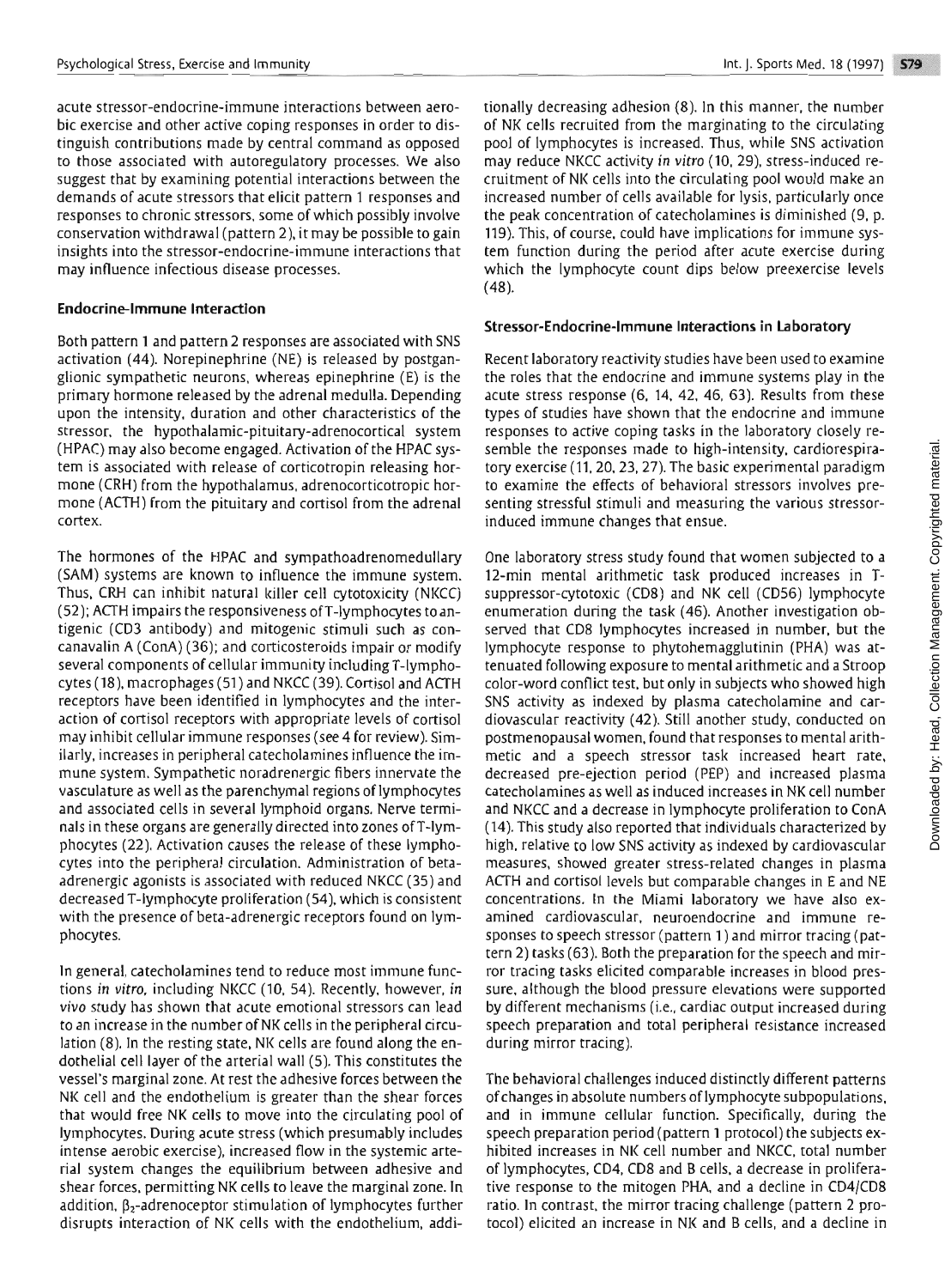CD4 cells. The differences in the immune response patterns to the two stressors cannot be accounted for by stressor duration, which was equivalent (i.e., 4 min). Moreover, it is unlikely that the differences in immune response patterns could be accounted for by differential stressor-induced SNS response magnitude per se, since the evoked blood pressure and heart rate elevations to these challenges did not differ.

Significant increases in ACTH and cortisol occurred to the speech stressor, but not to the mirror tracing task. The latency of the immune responses occurred concomitant with the blood pressure and other cardiovascular changes, but prior in time to the increases in ACTH and cortisol. Our findings suggest that acute trafficking patterns of cellular immune responses vary as a function of the stressor (pattern 1 vs. pattern 2) and are sympathetically mediated. In a recent study Bachen et al. (6) used mental arithmetic, a Stroop test and a speech stressor to elicit cardiovascular and immune responses. They observed significant increases in NK cell number and ytotoxicity, lower mitogenic responses to PHA and ConA, and a diminished CD4/CD8 ratio in response to the stressors. Nonselective adrenoceptor blockade with labetolol eliminated the immune system changes except that group differences in NKCC were not significant after controlling for differences in NK cell number. These findings provide strong evidence that the immunologic responses to acute pattern 1 psychological stressors are dependent on activation of the SNS.

#### Interaction of Chronic Stress and Acute Stressors

Chronic life stress has been associated with increased SNS activation (57). engagement of the HPAC axis (34) and changes in cellular immune function (7) although changes in stress hormones are not universally found in persons undergoing chronic stress. In order to examine the interaction of chronic and acute stressors on immune function, several investigators have begun to study this problem in the laboratory. Two studies. for example, have shown that prior life stress is related to increased cardiovascular reactivity (24, 50), and another found that self-report of life stress was associated with a blunted stressor-induced increase in **NI<** cells **(13).** Although the exact physiological mechanisms by which chronic stress can blunt acute immune responses to stress is unknown, it is conceivable that chronic stress may change both adrenergic agonist and receptor physiology (45).

Interactions between chronic stress and the physiological responses to acute stressors may also be modified by individual differences in reactivity. Thus, for example, Manuck et al. (42) found that individuals who showed relatively high rather than low cardiovascular and catecholamine reactivity to an acute psychological stressor also revealed larger decreases in lymphocyte proliferation in response to PHA and a larger increase in CD8 enumeration. More recently. Sgoutas-Emch et al. (60) selected high heart rate and low heart rate reactor men in a prescreening session and subsequently exposed the subjects to mental arithmetic and a noise stressor duringa different session. The high vs. low heart rate reactors did not differ from each other in terms of resting cardiovascular measures. One major finding of the study, however, was that acute stressorinduced increases in NKCC was greater in the high than in the low heart rate reactors. **A** second major finding in the study was that stress-related elevations in plasma cortisol concentration occurred in the high but not in thelow heart rate reactor group. The data reviewed in this section therefore suggest that: (a) even when resting cardiovascular levels are comparable among individuals, those individuals' chronic predispositions may influence endocrine and immune responses; and (b) chronic life stress can influence acute cardiovascular and immune responses to acute stressors.

At present little data are available concerning the possibility that immune changes associated with chronic stress can influence the onset or progression of disease. A provocative experiment conducted by Cohen et al. (17), however, found a dose-response relationship between self-reported life stress and common cold symptoms when subjects were experimentally exposed to a rhinovirus. And in the Miami laboratory, we have observed that the psychosocial variable of excessive denial in response to a diagnosis of HIV seropositivity correlated  $r = -0.69$  with CD4 number and  $r = -0.68$  with lymphocyte response to PHA stimulation 1 year after diagnosis even after adjusting for CD4 level at diagnosis (33). We also found that the 1-year immune status, in turn, was reliably correlated with 2-year disease progression. The correlation between CD4 with symptoms was  $r = -0.58$  and with AIDS,  $r = -0.73$ ; correlation between PHA response with symptoms was **r** = - 0.62 and with AIDS,  $r = -0.49$ . It would thus appear that some progress is being made in linking behavioral stressors with endocrine and immune measures as well as with disease processes.

#### Psychological Stress and Athletic Participation

Kiecolt-Glaser and Glaser (37) have suggested that individuals most at risk for negative health consequences mediated by psychological stress are those who are already compromised by their health status or by their behavior. Athletes' behavior of high-intensity and high-volume training (which may become a chronic stressor) has been hypothesized to create favorable conditions for contraction of viral illness via immunosuppression (40,49, 68). It is possible that psychological factors may also influence athletes' chronic and acute neuroendocrine and immune responses. In this section, we review stressor characteristics and immune responses to exercise.

Acute aerobic exercise presents an active coping task challenge causing increased catecholamine output via SAM activation, increased cardiac output, and decreased total peripheral resistance (38.48, 55). Norepinephrine is preferentially released over E during exercise, although both increase, whereas psychological stress evokes an opposite preferential catecholamine release (44).

In most cases, cortisol release is dependent on exercise intensity (16. 21). Cortisol, however, may initially decrease and not increase above resting levels until the participant achieves a vigorous exercise level approaching exhaustion (64). Following high-intensity exercise (greater than 80% of functional capacity), cortisol recovery to preexercise levels will vary, at times remaining elevated for hours or even days (48.67). However, among elite aerobic athletes, cortisol levels immediately following exhaustive exercise may decrease significantly or remain unchanged from baseline (53,62,64).These findings suggest that psychological factors in addition to physiological demand may play a role in HPAC regulation among athletes.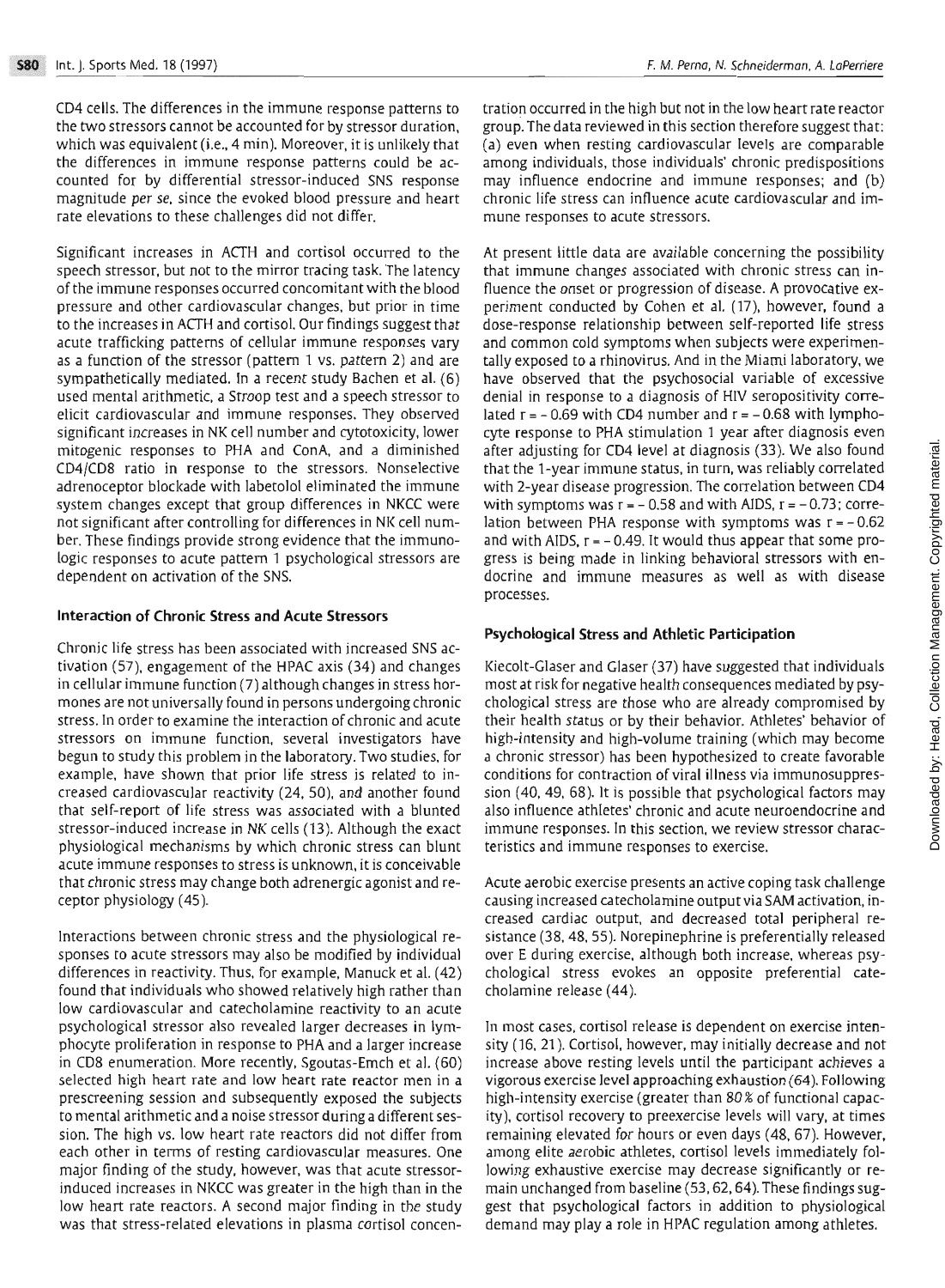immunologic sequelae of high-intensity exercise include a general rapid increase of immune cells. particularly CD8 and NK cells, with a concomitant decrease in lymphocyte response to ConA and an increase in NKCC followed by transitory decreases in NKCC and ConA below basal levels (23, 26, 48, 66). In contrast. moderate intensity exercise elicits modest shifts in immune cell counts without either a sustained increase in cortisol or epinephrine, and in some cases increases in NK. NKCC. or TLPR (47, 48, 61, 66).

Considering the increased risk of upper respiratory infections among aerobic athleres, particularly following an exhaustive exercise period (49,68). it has been suggesred that high-intensity training may create a window of susceptibility to viral infection (40,49,61). It has further been suggested that a portion of the variability in exercisers' endocrine and immune response may be linked to psychological stress, potentially widening a window of susceptibility among competitive athletes (40.41.53.61). Summarizinga series of studies, Frankenhaeuser (25) has shown that catecholamine and cortisol patterns in response to stressors are largely dependent on perception of distress rather than physical effort. As previously mentioned. exercise to exhaustion may in some cases lead to decreased cortisol response among elite athletes (64.53). Lifeevent stress has also been associated with prolonged cortisol recovery for up to 1 day and subsequent symptomatology following a maximal graded exercise test (53).

Several interpretations of these data are possible. Having been trained repeatedly to exercise to exhaustion, elite athletes, in contrast to recreational or sub-elite athletes, may display a physiological toughening or adaptive training response (19,64) such that exhaustive exercise no longer elicits a cortisol response reflecting distress. Alternatively it is possible that preexercise cortisol values may be elevated either because the collections occur within the context of a competitive environment (e.g. apprehension before competition) or because the presumed resting baseline levels already reflect prolonged exercise training as a stressor. In any event, the findings of decreased cortisol response to high-intensity exercise suggest chat psychological or physical factors that may serve as acute or chronic stressors can be reflected in what is presumed to be a resting baseline measure.

The differences in cortisol response patterns to maximally exhaustive exercise are consistent with Frankenhaeuser's (25) suggestion that cortisol response may be significantly dependent upon cognitive appraisal of the stress situation. Moreover, while the acute cortisol response to aerobic exercise may be part of a normal, adaptive response to task demands, prolonged HPAC activation may reflect a deleterious adjustment (55,19). This is especially likely to be the case considering the immunosuppressive effects of cortisol.

In considering the interactions between acute and chronic stressors, it is important to consider the long-term apprehensions that may occur prior to a competitive event plus the stringent demands placed upon multiple organ systems by prolonged training. After a competitive event, psychological factors may also influence the endocrine and immune systems. Thus, while winning or exceeding performance expectations may lead to one pattern of adjustments, increased negative mood and feelings of failure may follow a poor performance. leading to a different pattern. Although no direct investigations of neuroendocrine or immune responses either to competitive anxiety or psychological factors associated with performance outcome have yet been conducted, prior research has documented increased cortisol and decreased immunoglobulin A levels as athletes move from noncompetitive to competitive portions of their seasons (31,41).

## **Conclusions**

Recent epidemiologic data suggest that unusually heavy chronic exercise may be associated with an increased risk of upper respiratory tract infections (49). Similarly, Cohen et al. (17) found a dose-response relationship between self-reported chronic stress and common cold symptoms when subjects were experimentally exposed to a rhinovirus. Both chronic stress (34. 7) and unusually heavy chronic exercise (49) have been associated with elevation of stress hormones and/or negative changes in immune function. Thus, the relationship between unusually heavy chronic exercise and risk of upper respiratory tract infections may occur either because prolonged exercise training is a major stressor or because the endocrine and immune changes induced by the chronic exercise regimen may interact with other chronic stressors to increase the risk of infection.

Before turning to interactions that may occur between acute and chronic stressors, let us briefly summarize the findings that we reviewed suggesting that cardiovascular, endocrine and immune responses occurring to acute psychological stressors involving active coping are similar to those elicited by acute aerobic exercise. The cardiorespiratory responses of both, for example, include increases in heart rate, cardiac output, systolic blood pressure, skeletal muscle vasodilation and oxygen consumption. Neurohormonal responses include increases in norepinephrine and epinephrine as well as increases in cortisol under high SNS but not relatively low SNS activation. Immune system responses include increases in NK cell number and NKCC, total number of lymphocytes and CD8 cells as well as a decrease in proliferative responses to plant mitogens. Given these parallels and the literature on the defense reaction in animals, it may be useful to consider acute high-intensity aerobic exercise stress as a subcategory of stressful active coping.

Although pattern 1 responses have been studied extensively, the endocrine and immune responses to pattern 2 have been less well investigated. To the extent that pattern 2 responses tend to be more chronic than pattern 1 responses (56.55). the consequences of interactions between the effects of short-term active coping stressors (e,g. examinations: aerobic exercise competitions) superimposed upon long-term stressors (e.g. high level of hassles; chronic academic stress; unusually heavy chronic exercise) should be examined.

The literature that we have reviewed concerning the interaction of acute and chronic stressors suggests that chronic life stressors can influence acute cardiovascular, endocrineand immune responses to acute stressors (13. 24, 50). This is particularly interesting gven that both chronic stress (7) and unusually heavy chronic exercise (49) can negatively impact immune status. The task and recovery periods for both acute exercise (23, 27, 28) and psychological stressors (13,46) show biphasic changes in immune responses such that immune status is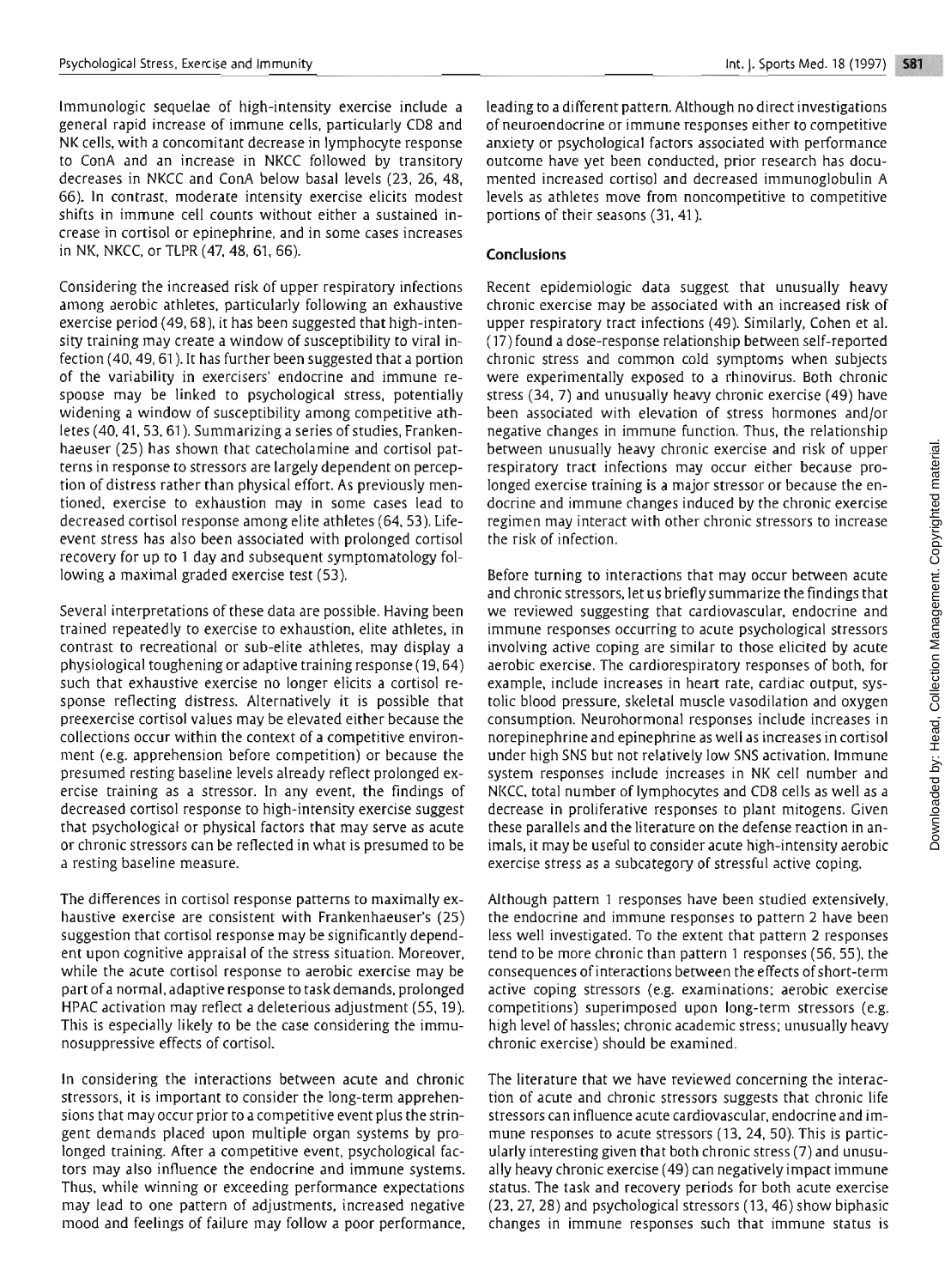negatively impacted during the recovery period. Given changes in basal immune levels following chronic stress and the interactive effects of acute and chronic stressors **(13,24,50)** on immune function (e.g. chronic stress blunts acute immune response to stressors), it is conceivable that the interaction may extend the window of vulnerability for infectious agents to act following strenuous, competitive exertion. In any event, future research should examine stress-endocrine-immune-upper respiratory infection interactions particularly as they are moderated by chronic stressors, acute stressors and their interactions. It may be that the anecdotal reports of increased likelihood of upper respiratory infections following examination stress or competitive exercise stress possess scientific validity and have more in common with each other than has previously been suspected.

### **Acknowledgements**

This work was supported by a research training grant (MH18917) and by a program project grant (MH49548) from the National Institute of Mental Health.

# **References**

- Abrahams V. C.. Hilton S. M., Zbrozyna A.: Active muscle vasodilation produced by stimulation of the brain stem: Its significance in the defense reaction. J Physiol 154: 491-513, 1960.
- Adams D. B., Bacelli G.. Mancia **G..** Zanchetti A: Cardiovascular changes during naturally elicited fighting behavior in the cat. Am **J** Physiol216: 1226- 1235, 1968.
- **<sup>3</sup>**Anderson C. E., Tosheff J.: Cardiac output and total peripheral resistance changes during preavoidance periods in the dog. J Appl Physiol 34: 650-654, 1973.
- Antoni M.: Neuroendocrine influences in psychoimmunology and neoplasia: **A** review. Psychol Health 1: 3-24. 1987.
- Atherton **A,.** Born **C.** V. R.: Quantitative investigations of the adhesiveness of circulating polymorphonuclear leucocytes to blood vessel walls. J Physiol 222: 474-474, 1972.
- Qachen **E. A.,** Manuck S. **0..** Cohen S.. Muldoon M. F.. Raible R, Herbert T. **B..** Rabin **0.** S.: Adrenergic blockade ameliorates cellular immune responses to mental stress in humans. Psychosom Med 57: 366-372. 1995.
- Bennett-Herbert T., Cohen S.: Stress and immunity in humans: **A** mera-analytic review. Psychosom Med 55: 354-379, 1993.
- Benschop R J., Oostveen F. G., Heijnen C. J., Ballieux R. **E.: P,**  adrenergic stimulation causes detachment of natural killer cells from cultured endothelium. *Eur* J lrnrnunol 23: 3242-3247, 1993.
- **<sup>g</sup>**Benschop R J.: Characterisation of the effects **of** acute stress on the immune system. Utrecht. University of Utrecht. 1994.
- **lo** Bourne H. R.. Lichtenstein L M.. Melmon K. L.. Henney C. S., Weinstein Y.. Shearer **G.** M.: Modulation of inflammation and immunity by cycljc AMP. Science 184: 19-28, 1974.
- **'1** Brahmi **2..** Thomas J. E., Park M.. Park M., Dowdeswell I. A. G.: The effect of acute exercise on narural killer-cell activity of trained and sedentary human subjects. J Clin Immunol 5: 321-328. 1985.
- **l2** Brod]., Fencl V.. Hejl **2..** Jirka G.: Circulatory changes underlying blood pressure elevation during acute emotional stress (mental arithmetic) in normotensive and hypertensive subjects. Clin **Sci**  23: 339-349.1959.
- **l3** Brosschot 1. **F.,** Benschop R J.. Godaert **C.** L R.. Olff M.. deSmet M.. Heijnen C. J.: Influence of life stress on immunological reactivity to mild psychological stress. Psychosom Med 56: 216- 224, 1994.
- **l4** Cacioppo **1. T..** Malarkey W. **0..** Kiecolt-Glaser J. **K.,** Uchino **B.** N., Sgoutas-Emch **5. A..** Sheridan **5. F..** Berntson G. G.. Claser R.: Heterogeneity in neuroendocrine and immune responses to brief psychological stressors as a function of autonomic cardiac activation. Psychosom Med 57: 154- 164. 1995.
- **l5** Cannon W. R.: Bodily Changes in Pain, Hunger. Fear and Rage (2nd ed). New York, Appleton, 1929.
- **l6** Cashmore C. **G.,** Davis C. T., Few J. D.: Relationship between increase in plasma cortisol concentration and rate of cortisol secretion during exercise in man. J Endocrinol 72: 109 - 110, 1977.
- **t7** Cohen S., Tyrell D. **A.,** Smith A. P,: Psychological stress and susceptibility to the common cold. **N** Engl j Med 325: 606-612. 1991.
- **<sup>18</sup>**Cupps T.. Fauci A.: Corticosteroid-mediated immunoregulation in man. Immunol Rev 65: 133 - 155, 1982.
- **'9** Dienstbier R. **A.:** Arousal and physiological toughness: Implications for mental and physical health. Psychol Rev 64: 35-41. 1989.
- **<sup>20</sup>**Espersen G. T.. Elbaek A., Ernst E.: Effect of physical exercise on cytokines and lymphocyte subpopulations in human peripheral blood. APMlS 98: 395-400. 1990.
- **21** Farrell P. 4 Garthwaite T. L. Gustafson B.: Plasma adenocorticotropin and cortisol response to submaximal and exhaustive exercise. J Apl Physiol 55: 1441 - 1444. 1983.
- **22** Felten D.. Felten S.. Carlson S.. Olschawaka 1.. Livnat S.: Noradrenergic and peptidergic innervation of lymphoid tissue. *J Im*munol 135 (Suppl. 2): 755s-765s. 1985.
- **<sup>23</sup>**Field C. J., Cougeon R, Marliss E. B.: Circulating mononuclear cell numbers and function during intense exercise and recovery. J Appl Physiol 71: 1089 - 1097, 1991.
- **z4** Fleming I.. Baum A.. Davidson L M.: Chronic stress as a factor in physiological reactivity to challenge. Health Psychol 6: 221-237,1987.
- **<sup>25</sup>**Frankenhaeuser M.: A psychobiological framework for human stress and coping. In Appley M. H., Trumbull R (eds): Dynamic sof Stress: Physiological, Psychological, and Social Perspectives, Plenum, New York, 1990, pp 105 - 111.
- **26 Fry** R W., Morton **A.** R.. Iceast **D.:** Acute intensive interval training and T-lymphocyte function. Med Sci Sports **Exerc** 24: 339- 345.1992.
- Gabriel H.. Urhausen A.. Kinderman W.: Circulating leukocyte and lymphocyte subpopulations before and after intensive endurance exercise to exhaustion. Eur J Appl Physiol 63: 449-457. 1991.
- **28** Hansen J. B., Wilsgard L.. Osterud B.: Biphasic changes in leukocytes induced by strenuous exercise. Eur J Appl Physiol 62: 157- 161, 1991,
- **<sup>29</sup>**Hellstrand K., Hermodsson 5.: An immunopharmacological analysis of adrenaline-induced suppression of human natural killer cell cytotoxicity. Int Arch Allergy Appl Immunol 89: 334-341. 1989.
- <sup>30</sup> Hess W. R.: Functional Organization of the Diencephalon. New York, Grune & Stratton, 1957.
- Hill S., Goetz F., Fox H.. Murawski B.. Krakauer **L.** Reifenstein **R,**  Gray S., Reddy W., Hedberg S., St. Marc J.. Thorn C.: Studies on adrenocortical and psychobiological respones to stress and man. Arch lntern Med 97: 269-298. 1956.
- **<sup>32</sup>**Hurwitz B. E., Neloesen R. A., Saab **P.** G.. Nagel J. H., Spitzer S. B. Gellman M. D., McCabe P. M.. Phillips **D.** J., Schneiderman **N.:**  Differential patterns of dynamic cardiovascular regulation as a function of task. Biol Psyrhol 36: 75-79, 1993.
- 33 Ironson G., Friedman A., Klimas N., Antoni M., Fletcher M. A., LaPerriere A., Simoneau J., Schneiderman N.: Distress, denial, and low adherence to behavioral interventions predict faster disease progression in HIV-1 infected gay men. Int J Beh Med <sup>1</sup>: 90- 105.1994.